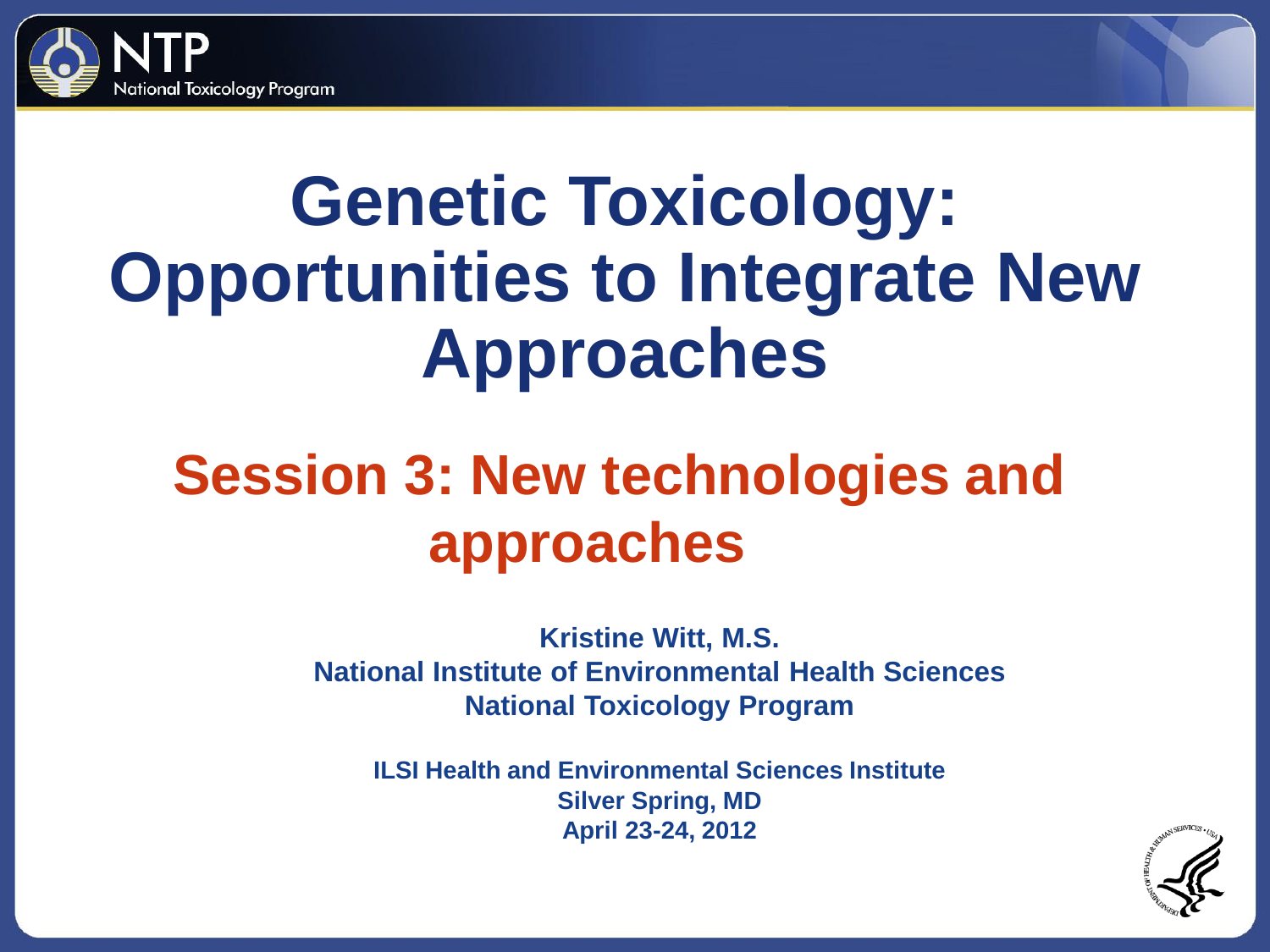# Rationale for the topics in Session 3

• **Cutting edge technologies with unrealized potential**

- Opportunity to apply these in innovative ways to answer longstanding questions that previously could not be addressed as well as to tackle new areas of genetic toxicology such as epigenetic alterations and individual susceptibility
- **Ability to rapidly test thousands of compounds simultaneously and multiple endpoints in parallel**
	- Opportunity to produce comprehensive toxicity profiles for many compounds, and design class studies that might be extrapolated to even larger groups of compounds
- **Enhanced understanding of compound activity; linking**  *in vitro* **data with** *in vivo* **observations and gene expression – elucidating mechanisms**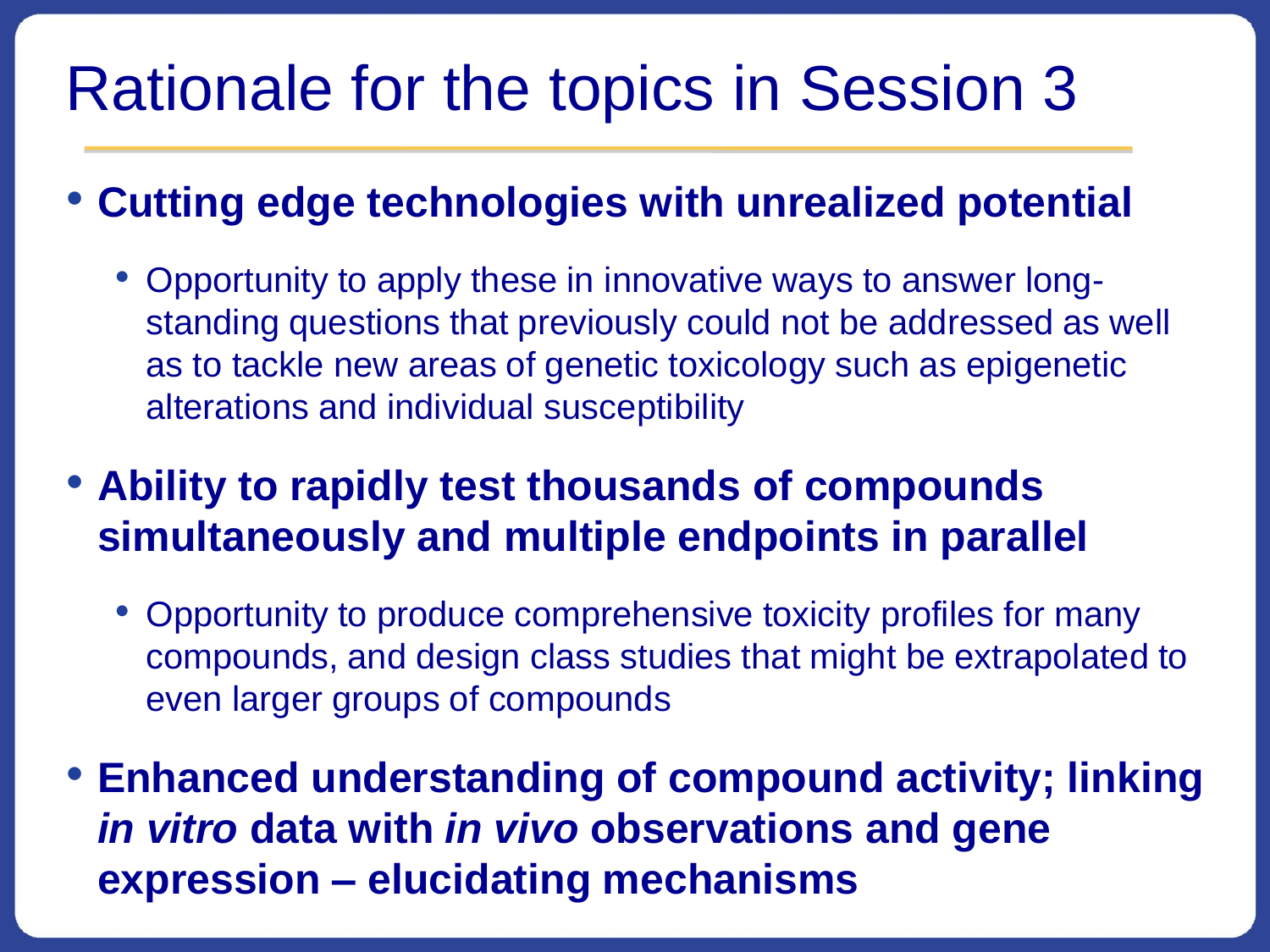### Presentations for Session 3

- **Imaging as an approach to safety assessment**
	- Dr. William Slikker, *US Food and Drug Administration, NCTR*
- **The Tox21 strategy for detecting genotoxicants**
	- Dr. Raymond Tice, *National Institute of Environmental Health Sciences, National Toxicology Program*
- **The behavior of genomic signatures of genotoxicity: Effect of dose level and exposure duration** 
	- Dr. Scott Auerbach, *National Institute of Environmental Health Sciences, National Toxicology Program*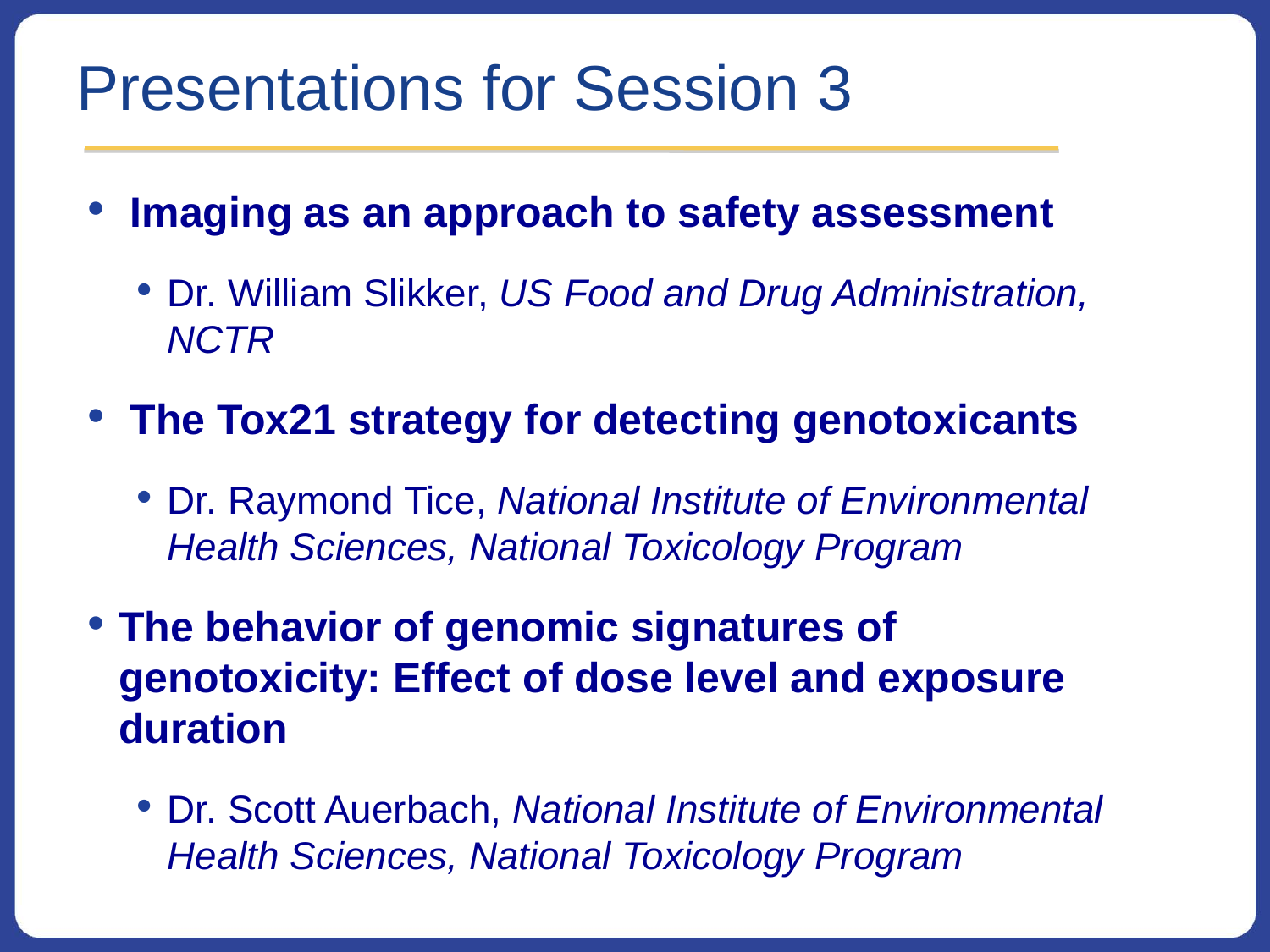#### Questions for discussion in Session 3

- Think about novel applications for these new technologies unexplored potential
- Might these new technologies reveal new and better biomarkers of genotoxcity?
- Will these new technologies supplement or supplant traditional tests for genotoxicity?
- For high-throughput cell-based assays, what constitutes an informative "genotoxicity pathway" or endpoint for screening?
- How do we extrapolate from *in vitro* concentrations to *in vivo*  exposure levels in humans? What approaches or models should we explore?
- What is the specificity of genomic signatures for events directly related to genotoxicity?